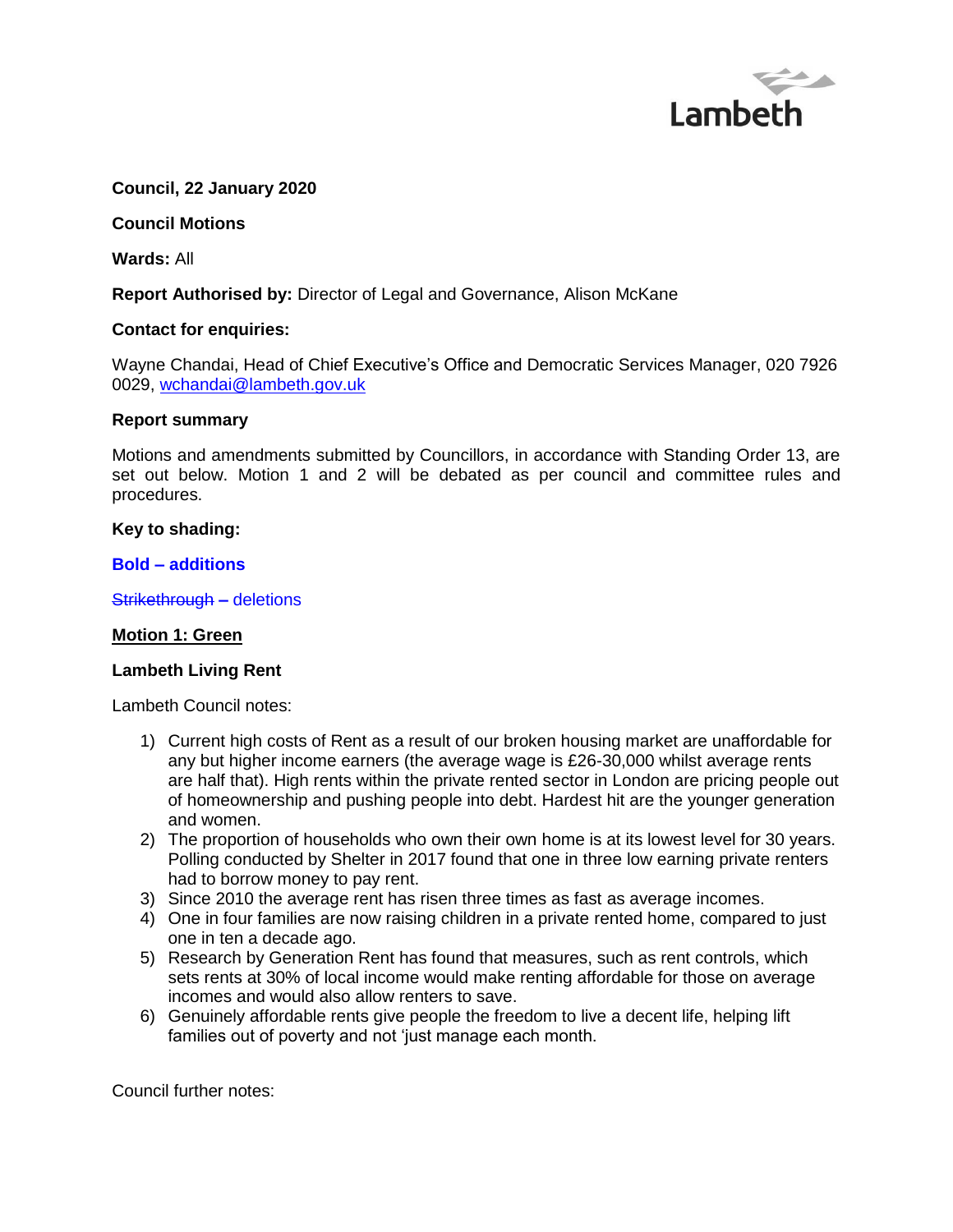- 1) Local authorities' currently have limited influence on private sector rental values or powers over private landlords.
- 2) Lambeth's corporate parenting responsibility and duty under the Homelessness Reduction Act in preventing homelessness, including towards those who despite losing their home are not deemed to be in priority need.
- 3) The prevalence of eviction on the grounds of rent arrears, leading to so-called "intentional homelessness" and the council's duty to help all who are homeless to secure suitable accommodation, regardless of whether they are intentionally homeless'.
- 4) Lambeth councillors' high level of casework on housing issues including evictions, arrears, homelessness, temporary accommodation and the resulting physical and mental health issues caused by housing insecurity, high costs and poor standards.
- 5) The success of the London Living Wage campaign in raising awareness of low pay and encouraging more employers to pay a living wage.
- 6) The London Living Rent levels set for every ward in London by the Mayor of London using average local incomes and ward-level house prices based on ⅓rd of average local household incomes and adjusted for the number of bedrooms in each home.
- 7) London has the worst gender pay gap in the UK and childcare costs are 28% higher than the rest of the UK. London is by far the most expensive place to be a student in the UK. Any calculation of Living Rent must therefore take into account the lower incomes of women and should include a separate 'Student Living Rent' figure, as proposed by London Assembly Member Sian Berry.
- 8) A third of Lambeth children are currently living in poverty. Contributors to this include high rents, low incomes, benefit caps and housing benefit being set at 80% of renters rent.

Council resolves to:

- 1) Ask Cabinet to commission a report to explore the idea of setting and publishing an annual 'Lambeth Living Rent' for the private rented sector with a view to exerting influence on the rental market within Lambeth. The Lambeth Living Rent should be calculated using a methodology that utilises existing annually published data based on detailed research from organisations, such as the Joseph Rowntree Foundation. Existing methodologies will be evaluated for their relevance to Lambeth and their alignment with the values of this Council.
- 2) Write to the Government asking for the power to establish and enforce local rent controls.
- 3) To investigate the implementation of a private landlord licensing scheme; and
- 4) To call on the government to pass legislation to enable the Council to control rents
- 5) Push for the highest number of council level rents on all new build housing proposals.
- 6) Set up a Housing Scrutiny Committee to look at rent, repairs and other areas of housing in both the social and private housing sector.
- 7) Promote the London Renters Union to private renters in the borough.

# **Amendment 1: Labour**

## **Lambeth Living Rent**

Lambeth Council notes:

7) Current high costs of Rent as a result of our broken housing market are unaffordable for any but higher income earners (the average wage is £26-30,000 whilst average rents are half that). High rents within the private rented sector in London are pricing people out of homeownership and pushing people into debt. Hardest hit are the younger generation**,** and women**, people from low income backgrounds and BAME communities.**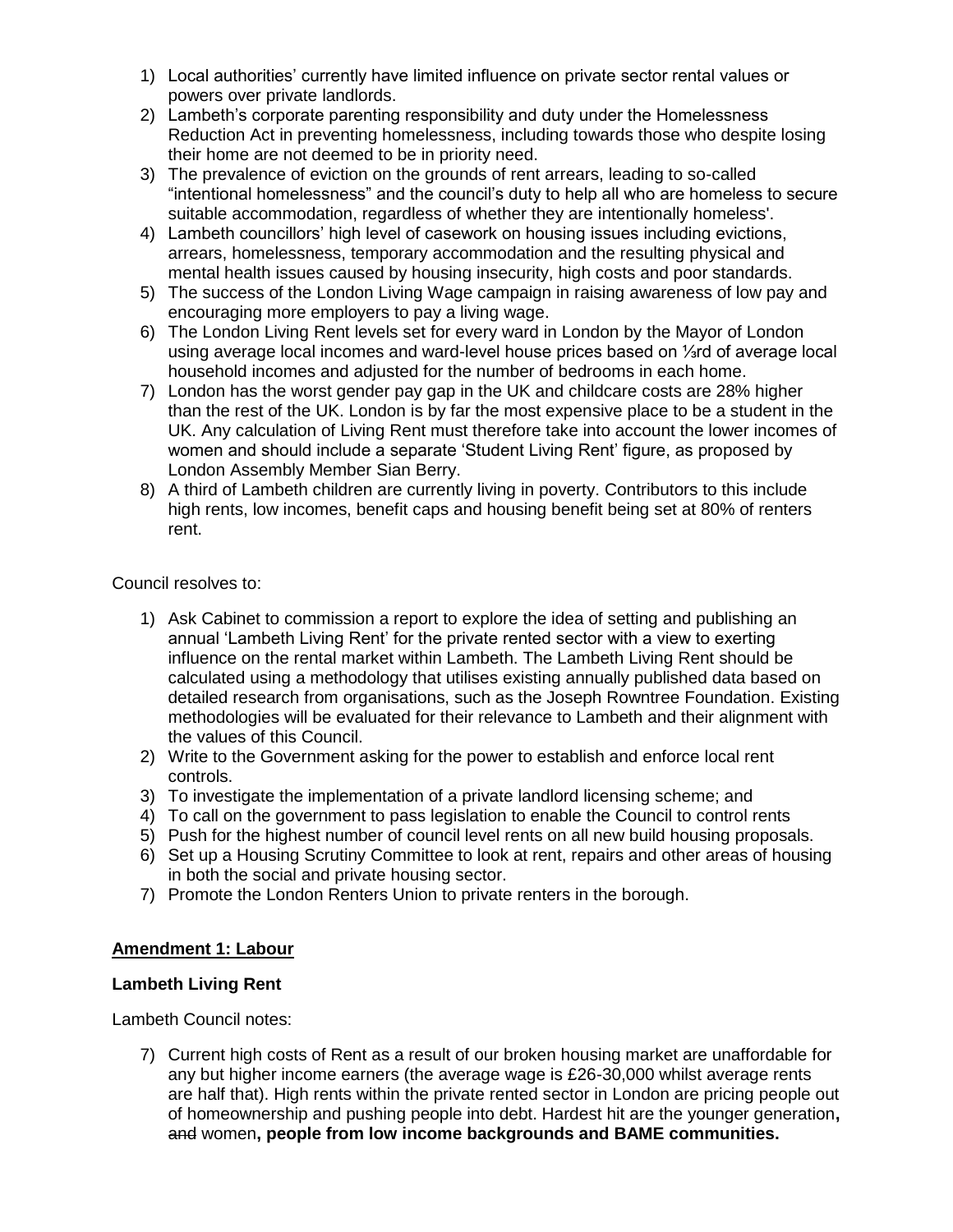- 8) The proportion of households who own their own home is at its lowest level for 30 years. Polling conducted by Shelter in 2017 found that one in three low earning private renters had to borrow money to pay rent.
- 9) Since 2010 the average rent has risen three times as fast as average incomes.
- 10) One in four families are now raising children in a private rented home, compared to just one in ten a decade ago.
- 11) Research by Generation Rent has found that measures, such as rent controls, which sets rents at 30% of local income would make renting affordable for those on average incomes and would also allow renters to save.
- 12) Genuinely affordable rents give people the freedom to live a decent life, helping lift families out of poverty and not 'just manage each month.
- **13) The failure of the current Conservative government to listen to local authorities like Lambeth and address other important aspects of the housing crisis, particularly the limited funding available to build more council level rent homes and genuinely affordable homes for sale.**

Council further notes:

- 9) Local authorities' currently have limited influence on private sector rental values or powers over private landlords.
- 10) Lambeth's corporate parenting responsibility and duty under the Homelessness Reduction Act in preventing homelessness, including towards those who despite losing their home are not deemed to be in priority need.
- 11) The prevalence of eviction on the grounds of rent arrears, leading to so-called "intentional homelessness" and the council's duty to help all who are homeless to secure suitable accommodation, regardless of whether they are intentionally homeless'.
- **12) Lambeth Labour's council motion of January 2019 which called for the abolition of Section 21 evictions which are at the heart of many unfair evictions.**
- 13) Lambeth councillors' high level of casework on housing issues including evictions, arrears, homelessness, temporary accommodation and the resulting physical and mental health issues caused by housing insecurity, high costs and poor standards.
- **14) The launch of Lambeth Homelessness and rough sleeping strategy which has been welcomed by the sector and partners in the borough and which aims to support those who are homeless or at risk of homelessness.**
- 15) The success of the London Living Wage campaign in raising awareness of low pay and encouraging more employers **to follow Lambeth council's lead and** pay a living wage.
- 16) The London Living Rent levels set for every ward in London by the Mayor of London using average local incomes and ward-level house prices based on ⅓rd of average local household incomes and adjusted for the number of bedrooms in each home.
- 17) London has the worst gender pay gap in the UK and childcare costs are 28% higher than the rest of the UK. London is by far the most expensive place to be a student in the UK. Any calculation of Living Rent must therefore take into account the lower incomes of women and should include a separate 'Student Living Rent' figure, as proposed by London Assembly Member Sian Berry.
- 18) A third of Lambeth children are currently living in poverty. Contributors to this include high rents, low incomes, benefit caps and housing benefit being set at 80% of renters rent.

Council resolves to:

**8) Support the administration's manifesto commitments to support private renters, including the introduction of a HMO licensing scheme, implementation of**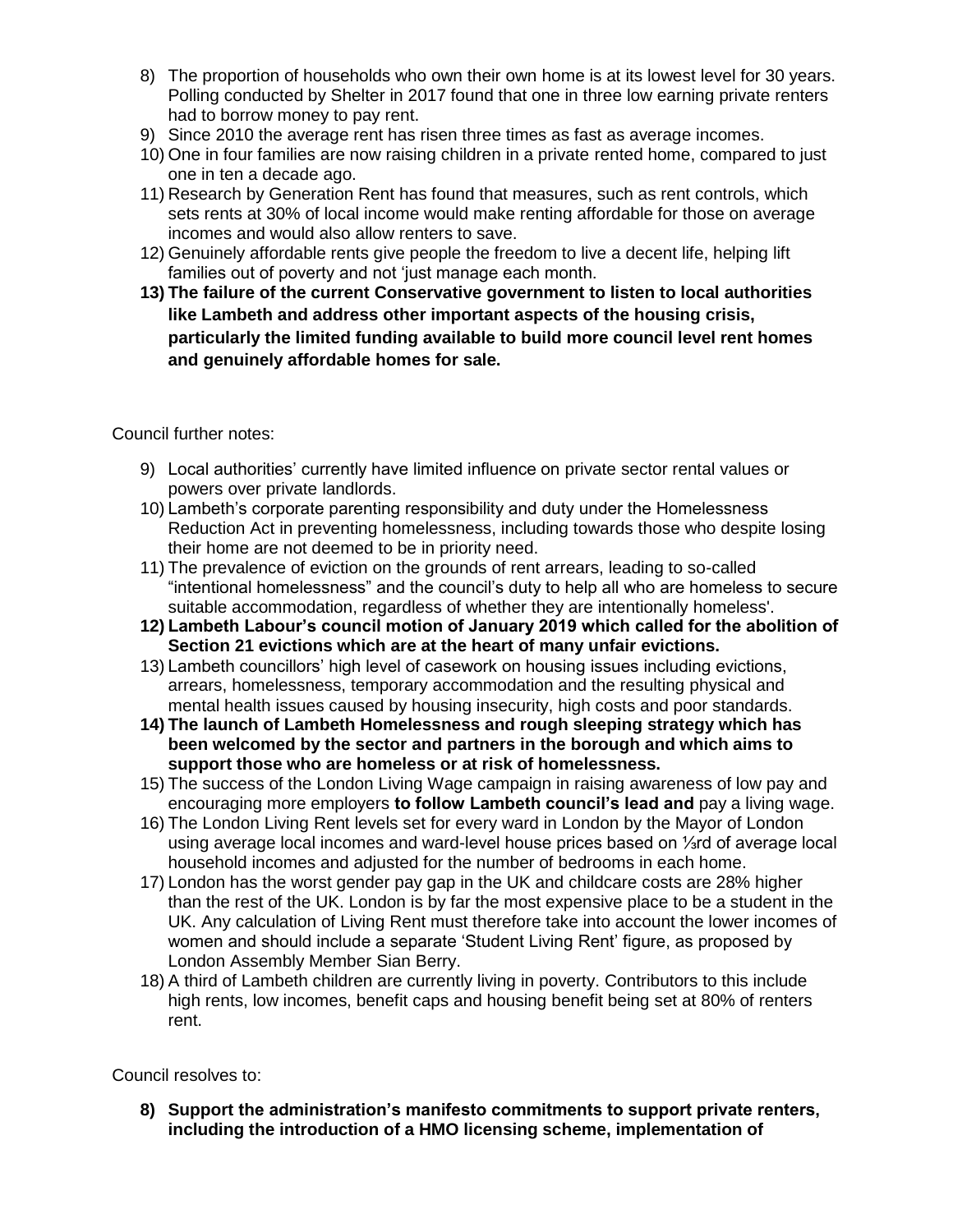**maximum fines of up to £30,000 for rogue landlords, the naming and shaming of prosecuted bad landlords, the planned consultation from Lambeth council into extending selective licensing more widely across the borough and the plans for a Private Rented Charter.**

- **9) Support the call from Mayor Sadiq Khan for powers to control rent rises to be devolved to London.**
- **10) Ensure that questions on rent levels and controls will be part of the planned consultation on selective licensing and to** ask Cabinet to commission a report to explore the idea of setting and publishing an annual 'Lambeth Living Rent' for the private rented sector with a view to exerting influence on the rental market within Lambeth. The Lambeth Living Rent should be calculated using a methodology that utilises existing annually published data based on detailed research from organisations, such as the Joseph Rowntree Foundation. Existing methodologies will be evaluated for their relevance to Lambeth and their alignment with the values of this Council.
- **11)** Write to **Continue to** lobby the Government for the power to establish and enforce local rent controls **and for more powers to protect private renters, as the Cabinet Member for Housng did last year.**
- 12) To investigate **continue with plans for** the implementation of a private landlord licensing scheme; and
- 13) To call on the government to pass legislation to enable the Council to control rents
- 14) **Continue to** push for the highest number of council level rents on all new build housing proposals **and continue to intervene directly where the private maket fails by building the new council homes that residents need.**
- **15) Support the work of Lambeth's scrutiny committee which has had four sessions in the past year on housing issues.**
- 16) Set up a Housing Scrutiny Committee to look at rent, repairs and other areas of housing in both the social and private housing sector.
- 9) Promote the **work of all organisations working to support private renters such as** London Renters Union, **South London Citizens, Generation Rent and Shelter** to private renters in the borough.

# **Motion 2: Labour**

## **The crisis in young people's mental health**

Council believes that, despite the best efforts of Lambeth's families, communities, health, social care and education workers, our young people's mental health is in crisis.

Council notes that in the UK, one in eight children and young people have a diagnosable mental health condition. The number of young people presenting at A&E departments with mental health conditions has tripled since the Conservative/Lib Dem coalition came to power in 2010.

Council notes that due to a decade of austerity and funding shortages, local authorities and the NHS are only able to support fewer than 50% of the young people who need to access mental health services.

Council notes the recent survey by Young Minds, the leading charity for young people's mental health in the UK, which found that: Two thirds of young people could not find support when they first needed it; 75% of young people agreed that they had had to manage their mental health on their own when they couldn't find help elsewhere but only 17% felt confident in their ability to do this; and 90% of GPs agreed that they had seen a rise in the number of young people seeking support for their mental health in the last three years.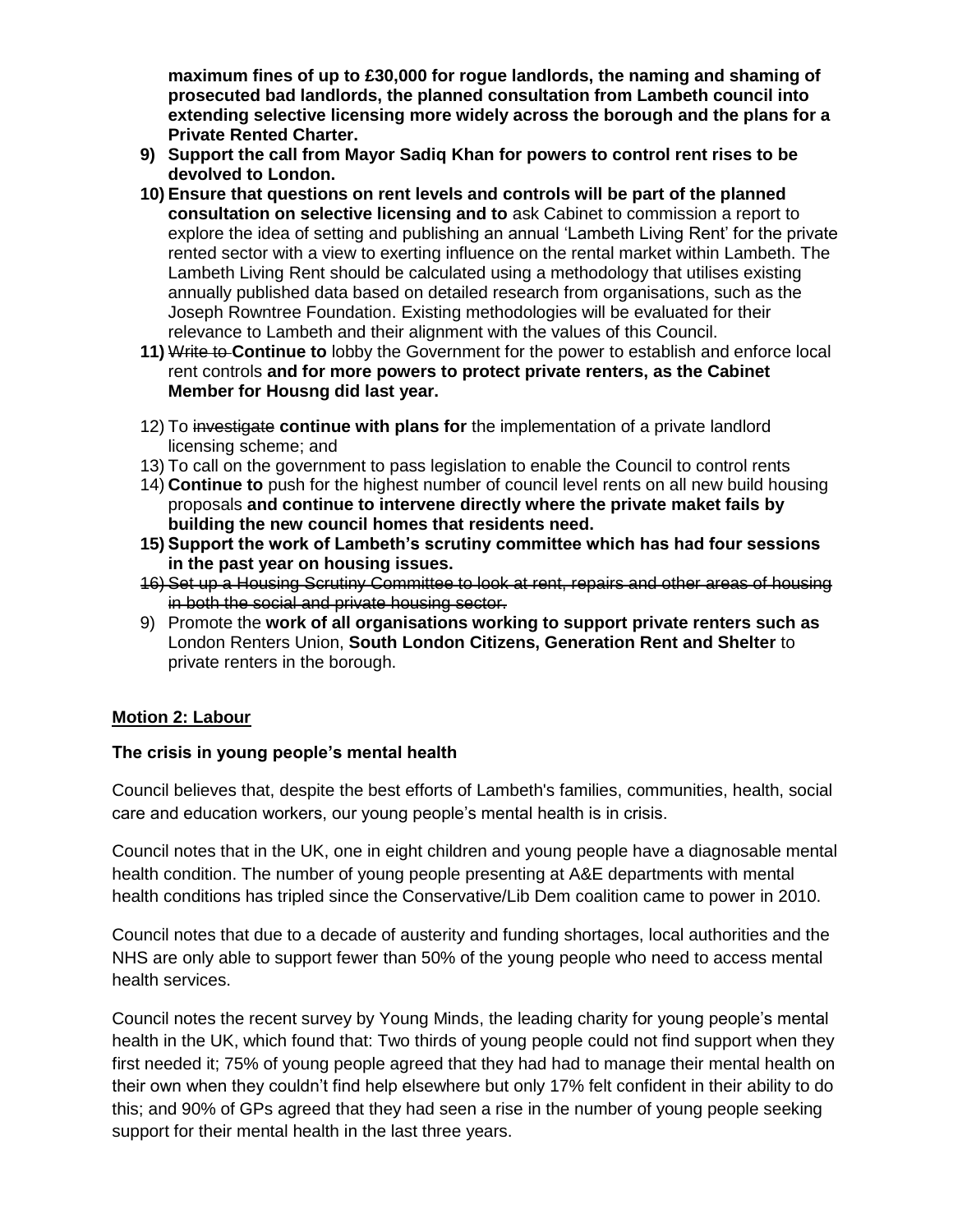Council notes that in Lambeth the suicide rate amongst people aged 10-34 years is 6.3 men and 2.7 women per 100,000 residents.

Council notes that inequality and deprivation result in higher instances of mental health conditions and higher suicide rates.

Council notes the evidence that by reducing inequality through properly funded public services life expectancy increases and in turn suicide rates would decline.

Council notes that the Conservative Government has promised to increase funding to the NHS, but has provided few details for how this will benefit mental health services. Council further notes that local authorities like Lambeth, who provide vital social care services that are crucial for people living with mental health conditions, have seen their budgets cut by more than 50% since 2010.

This council:

- Welcomes the holding of the Lambeth Poverty and Health Summit in November and looks forward to implementing its proposals in 2020.
- Welcomes the creation of Lambeth Together and supports its efforts to continue to improve mental health provision in Lambeth.
- Calls on the Cabinet Member for Health and Adult Social Care and Lambeth's Suicide Prevention Lead to write to the Secretary of State for Health and Social Care outlining the scope of the mental health crisis for young people in Lambeth and call for a detailed funding strategy from the government which adequately responds to the crisis in young people's mental health.
- Calls for the government to prioritise the NHS Long Term Plan for the first term of Parliament and to prioritise adequate funding for mental health services within this plan.
- Commits to supporting the Mayor of London's #ZeroSuicideLDN campaign by providing suicide prevention training to all Lambeth staff and contractors.
- Commits to campaigning to get 100,000 Londoners to take suicide awareness courses, such as those facilitated by Thrive LDN, a suicide prevention group.

# **Amendment 1: Conservative**

## **The crisis in young people's mental health**

Council believes that, despite the best efforts of Lambeth's families, communities, health, social care and education workers, our young people's mental health is in crisis.

Council notes that in the UK, one in eight children and young people have a diagnosable mental health condition. The number of young people presenting at A&E departments with mental health conditions has tripled since the Conservative/Lib Dem coalition came to power in 2010.

Council notes that due to a decade of austerity and funding shortages **despite increases in mental health funding for many years, Labour** local authorities **like Lambeth** and the NHS are **still** only able to support fewer than 50% of the young people who need to access mental health services.

Council notes the recent survey by Young Minds, the leading charity for young people's mental health in the UK, which found that: Two thirds of young people could not find support when they first needed it; 75% of young people agreed that they had had to manage their mental health on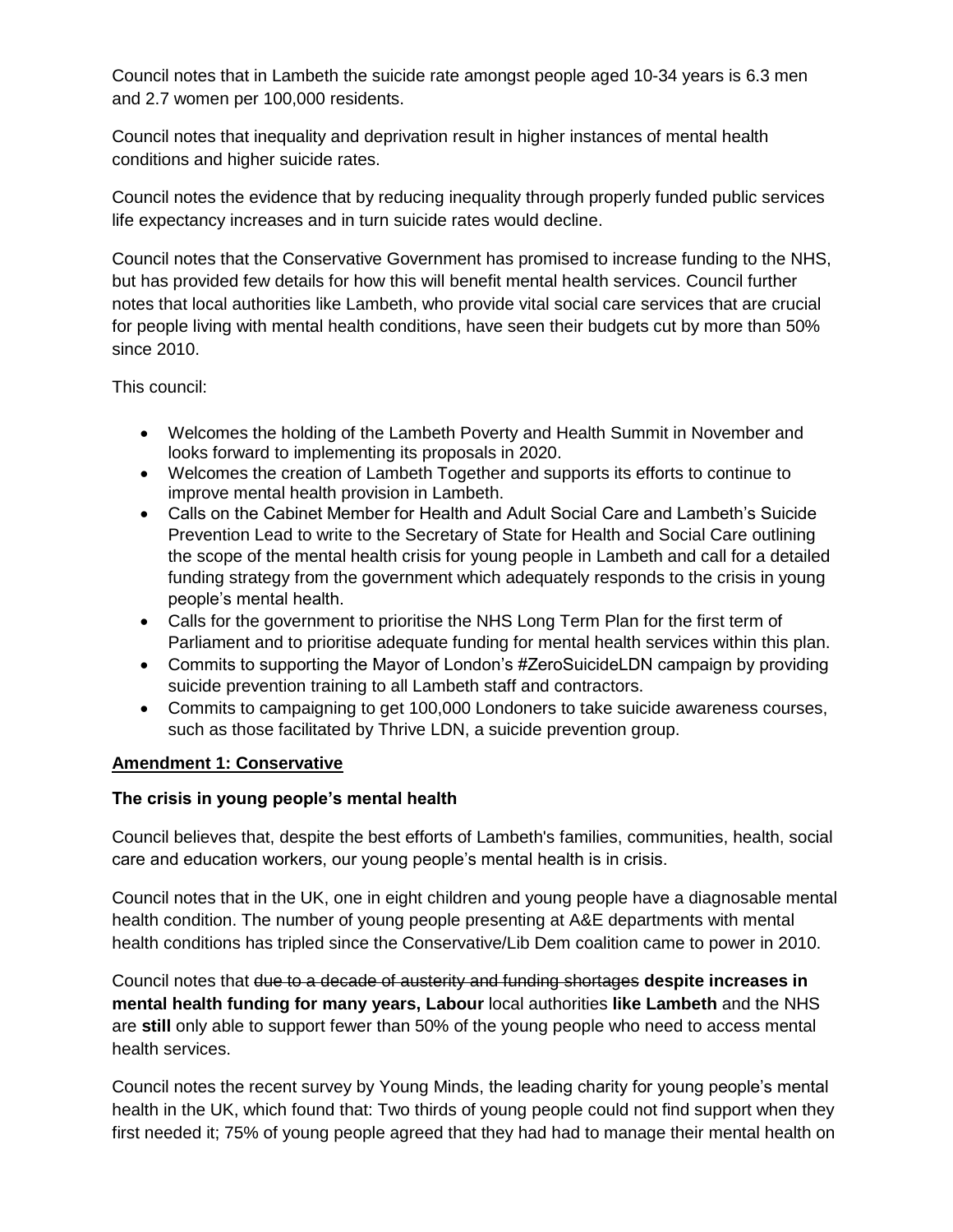their own when they couldn't find help elsewhere but only 17% felt confident in their ability to do this; and 90% of GPs agreed that they had seen a rise in the number of young people seeking support for their mental health in the last three years.

Council notes that in Lambeth the suicide rate amongst people aged 10-34 years is 6.3 men and 2.7 women per 100,000 residents, **which is an appalling indictment of the Labour council which has run Lambeth since 2006.**

Council notes that inequality and deprivation result in higher instances of mental health conditions and higher suicide rates**, and notes that Conservative-run Wandsworth has been recognised as the 4th best place in the whole country for social mobility, helping to give residents the kinds of opportunities that sustain better mental health and lower suicide rates.**

Council notes the evidence that by reducing inequality through properly funded **better run** public services life expectancy increases and in turn suicide rates would decline.

Council notes that the Conservative Government has promised to increase funding to the NHS, but has provided few **and will provide** details for how this will benefit mental health services. Council further notes that local authorities like Lambeth, who provide vital social care services that are crucial for people living with mental health conditions, have seen their budgets **oldstyle funding grant** cut by more than 50% since 2010, **giving an actual budget decrease of about 3% a year, which the Labour-run council seems incapable of managing competently, despite its massively increased income from other sources.**

This council:

- Welcomes the holding of the Lambeth Poverty and Health Summit in November and looks forward to implementing its proposals in 2020.
- Welcomes the creation of Lambeth Together and supports its efforts to continue to improve mental health provision in Lambeth.
- Calls on the Cabinet Member for Health and Adult Social Care and Lambeth's Suicide Prevention Lead to write to the Secretary of State for Health and Social Care outlining the scope of the mental health crisis for young people in Lambeth and call for **help actually devise and implement** a detailed funding strategy from the government which adequately responds to the crisis in young people's mental health, **instead of Labour councillors blaming everyone else for their poor record.**
- Calls for the government to prioritise the NHS Long Term Plan for the first term of Parliament and to prioritise adequate funding for mental health services within this plan.
- Commits to supporting **demanding** the Mayor of London's #ZeroSuicideLDN campaign by providing suicide prevention training to all Lambeth staff and contractors **do his job by diverting resources to make sure that our children are kept safe from being stabbed on our streets, rather than spending money training well-paid Lambeth employees and contractors.**
- Commits to **helping charities raise money** campaigning to get 100,000 Londoners to take suicide awareness courses, such as those facilitated by Thrive LDN, a suicide prevention group.

# **Amendment 2: Green**

**The crisis in young people's mental health**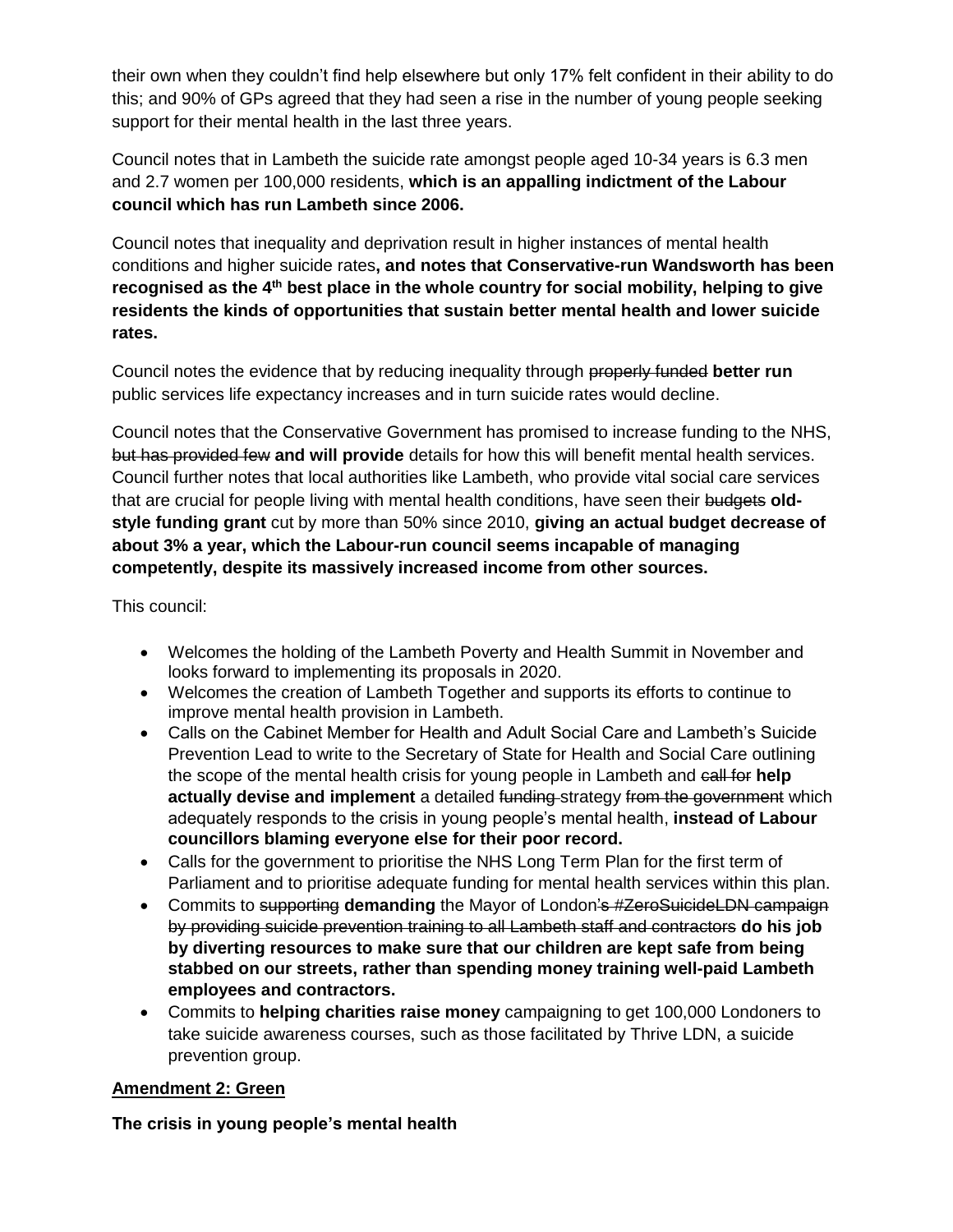Council believes that, despite the best efforts of Lambeth's families, communities, health, social care and education workers, our young people's mental health is in crisis.

Council notes that in the UK, one in eight children and young people have a diagnosable mental health condition. The number of young people presenting at A&E departments with mental health conditions has tripled since the Conservative/Lib Dem coalition came to power in 2010.

Council notes that due to a decade of austerity and funding shortages, local authorities and the NHS are only able to support fewer than 50% of the young people who need to access mental health services.

Council notes the recent survey by Young Minds, the leading charity for young people's mental health in the UK, which found that: Two thirds of young people could not find support when they first needed it; 75% of young people agreed that they had had to manage their mental health on their own when they couldn't find help elsewhere but only 17% felt confident in their ability to do this; and 90% of GPs agreed that they had seen a rise in the number of young people seeking support for their mental health in the last three years.

Council notes that in Lambeth the suicide **is the leading cause of death amongst young people aged 20 to 34.** rate amongst people aged 10-34 years **Suicide accounts for over 6 men and nearly 3 women per 100,000 residents (25 people per year).**

Council notes that **an inadequate and penalising benefits system,** inequality and deprivation**, poverty, housing insecurity and the related trauma** result in higher instances of mental health conditions and higher suicide rates.

Council notes the evidence that by reducing **poverty,** inequality **and focusing on wellbeing**  through properly funded public services life expectancy increases and in turn suicide rates would decline.

Council notes that the Conservative Government has promised to increase funding to the NHS, but has provided few details for how this will benefit mental health services. Council further notes that local authorities like Lambeth, who provide vital social care services that are crucial for people living with mental health conditions, have seen their budgets cut by more than 50% since 2010.

This council:

- **Commits to implementing the London Borough of Lambeth's Suicide Prevention Strategy 2018-2021 to help improve the mental health and wellbeing of its residents.**
- Welcomes the holding of the Lambeth Poverty and Health Summit in November and looks forward to implementing its proposals in 2020.
- Welcomes the creation of Lambeth Together and supports its efforts to continue to improve mental health provision in Lambeth.
- Calls on the Cabinet Member for Health and Adult Social Care and Lambeth's Suicide Prevention Lead to write to the Secretary of State for Health and Social Care outlining the scope of the mental health crisis for young people in Lambeth and call for a detailed funding strategy from the government which adequately responds to the crisis in young people's mental health.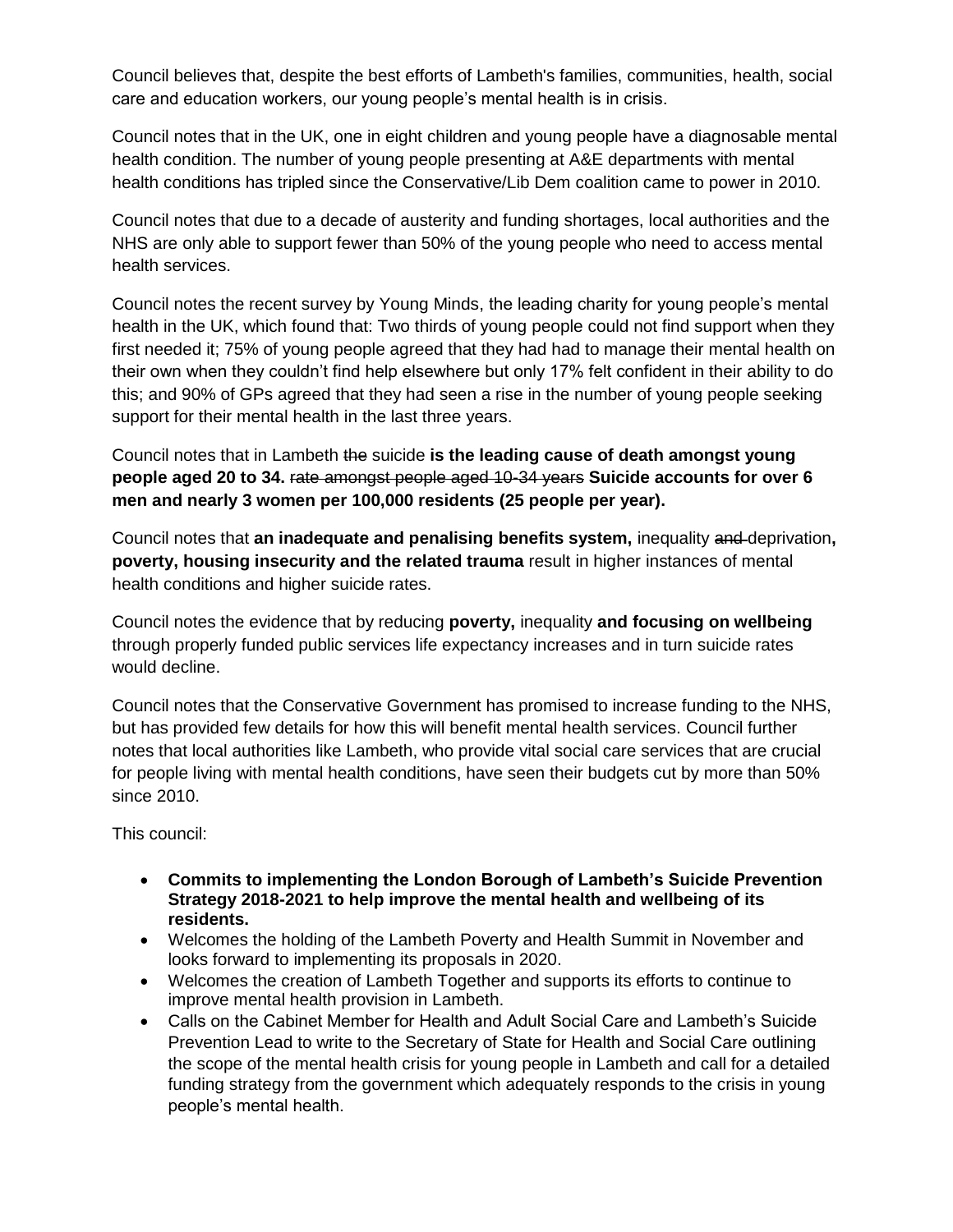- Calls for the government to prioritise the NHS Long Term Plan for the first term of Parliament and to prioritise adequate funding for mental health services within this plan.
- Commits to supporting the Mayor of London's #ZeroSuicideLDN campaign by providing suicide prevention training to all Lambeth staff and contractors.
- Commits to campaigning to get 100,000 Londoners to take suicide awareness courses, such as those facilitated by Thrive LDN, a suicide prevention group.
- **Commits to ensure the provision of counsellors and wellbeing practitioners in schools and colleges.**

## **Motion 3: Conservative**

## **To support proposals planned by the new Conservative Government that help local residents**

On 19<sup>th</sup> December 2019 in the Queen's Speech, Her Majesty set out proposals from her new Conservative Government that Labour councillors in Lambeth have been asking for repeatedly over many years in the Council Chamber, without those councillors providing any detail on how to finance them. The proposals include:

- The National Health Service's multi-year funding settlement of a record £34 billion a year, agreed earlier in 2019, to be enshrined in law. Steps will be taken to grow and support the National Health Service's workforce and a new visa will ensure qualified doctors, nurses and health professionals have fast-track entry to the United Kingdom. Hospital car parking charges will be removed for those in greatest need.
- The Conservative Government will seek cross-party consensus on proposals for long term reform of social care, and ensure that the social care system provides everyone with the dignity and security they deserve, and that no one who needs care has to sell their home to pay for it. The Government will continue work to reform the Mental Health Act.
- A modern, fair, points-based immigration system will welcome skilled workers from across the world to contribute to the United Kingdom's economy, communities and public services.
- Measures to support working families, raising the National Insurance threshold and increasing the National Living Wage
- To ensure every child has access to a high-quality education the Government will increase levels of funding per pupil in every school.
- To continue to take steps to meet the world-leading target of net zero greenhouse gas emissions by 2050. The Government will continue to lead the way in tackling global climate change, and to protect and improve the environment for future generations, a bill will enshrine in law environmental principles and legally-binding targets, including for air quality. It will also ban the export of polluting plastic waste to countries outside the Organisation for Economic Co-operation and Development, and establish a new, worldleading independent regulator in statute.
- Measures will be brought forward to encourage flexible working, to introduce the entitlement to leave for unpaid carers and to help people save for later life.

Council welcomes and supports these proposals on a non-political, cross-party basis.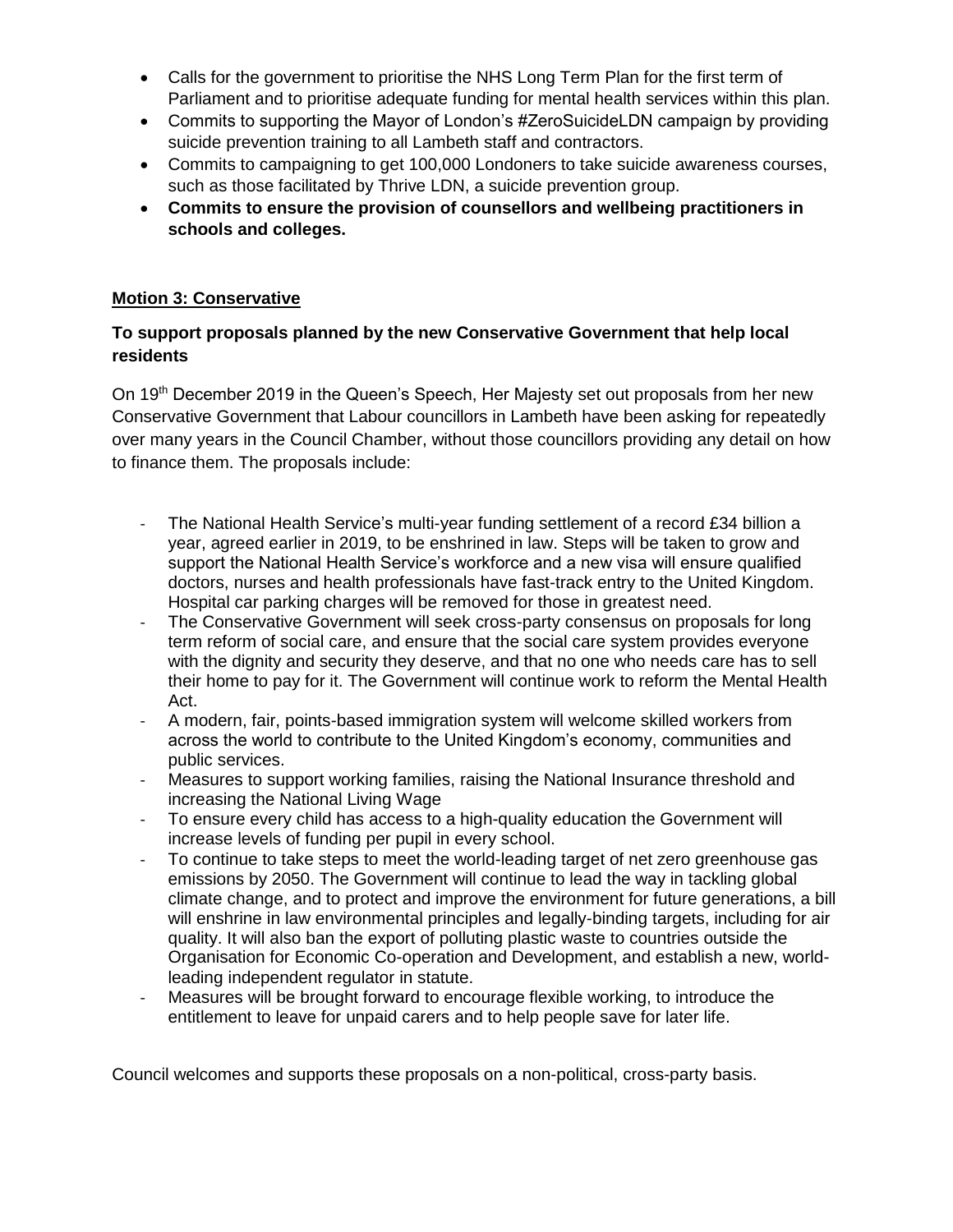## **Motion 4: Labour**

## **Defending Lambeth's diverse communities**

Council notes that since the referendum in 2016, reports of hate crime in the UK have almost doubled. Council further notes that we live in a society where abuse and hatred is becoming more commonplace, and many seek to find differences with each other instead of celebrating similarities and shared values.

Council believes that as elected representatives, we have a responsibility and duty to stand up for all of our residents, no matter their background, experiences, or beliefs. Council further believes that it is vital that we lead in establishing a more respectful and open space for debate. Council notes that the Prime Minister, Boris Johnson, has called black people 'piccaninnies', gay men 'bumboys', compared women who wear the Burqa to 'bank robbers' and said EU residents treat 'Britain as their own', as if this country was not their home. Council believes that expressing such views, and having seemingly no remorse for doing so, is not befitting of the highest office in the country, let alone elected office of any kind. Council further believes that the normalisation of such hateful and bigoted views at the heart of British politics will normalise and legitimise more hatred, and potentially feed the trend of increasing hate crime in the UK. Council expresses its concern that the despicable way the Government has treated some Windrush Generation residents may be repeated with our EU residents with the withdrawal of Britain from the European Union. Council believes that our greatest asset is our diversity, and we value all of our communities, including all of our residents from the European Union. Council further believes that our EU citizens are an integral part of our communities and make an invaluable contribution to our businesses, the delivery of our public services, and to wider public life and we will stand with them and do all we can to protect them in the period of transition that will follow.

This council:

- Is proud that tens of thousands of citizens come from other parts of the Commonwealth, European Union and elsewhere to work, study and make their home in our diverse borough.
- We value and appreciate the huge contribution immigrants make to our social, cultural and economic life in Lambeth, London and the UK.
- We are particularly grateful to those who work in our public sector including health, social care, education and community safety without whom services would collapse.
- We are also proud that Lambeth is home to have one of the UK's largest LGBT+ communities and has vibrant Muslim, Jewish and other religious communities.
- Commends the Leader of the Council for writing to all EU citizens in Lambeth expressing these sentiments, and encouraging them to request settled status and asking for their views on what more we could do to celebrate and support their contribution.
- Commends the council for supporting our EU residents applying for settled status ahead of Brexit, with fee free identity document scanning for those applying to the government's EU Settlement Scheme in order to make sure monetary barriers do not come in the way of our EU citizens applying for settled status.
- Commits to support efforts to make Lambeth a Zero Hate Crime borough and stand with our minority communities against prejudice, inequality and attacks by government.

## **Amendment 1: Conservative**

## **Defending Lambeth's diverse communities**

Council notes that since the referendum in 2016, reports of hate crime in **London is up 51% since Sadiq Khan became Mayor, with LGBT+ hate crime growing at a faster rate than any other type of hate crime, and 2,835 homophobic hate crimes over the last 12 months in London** the UK have almost doubled. Council further notes that we live in a society where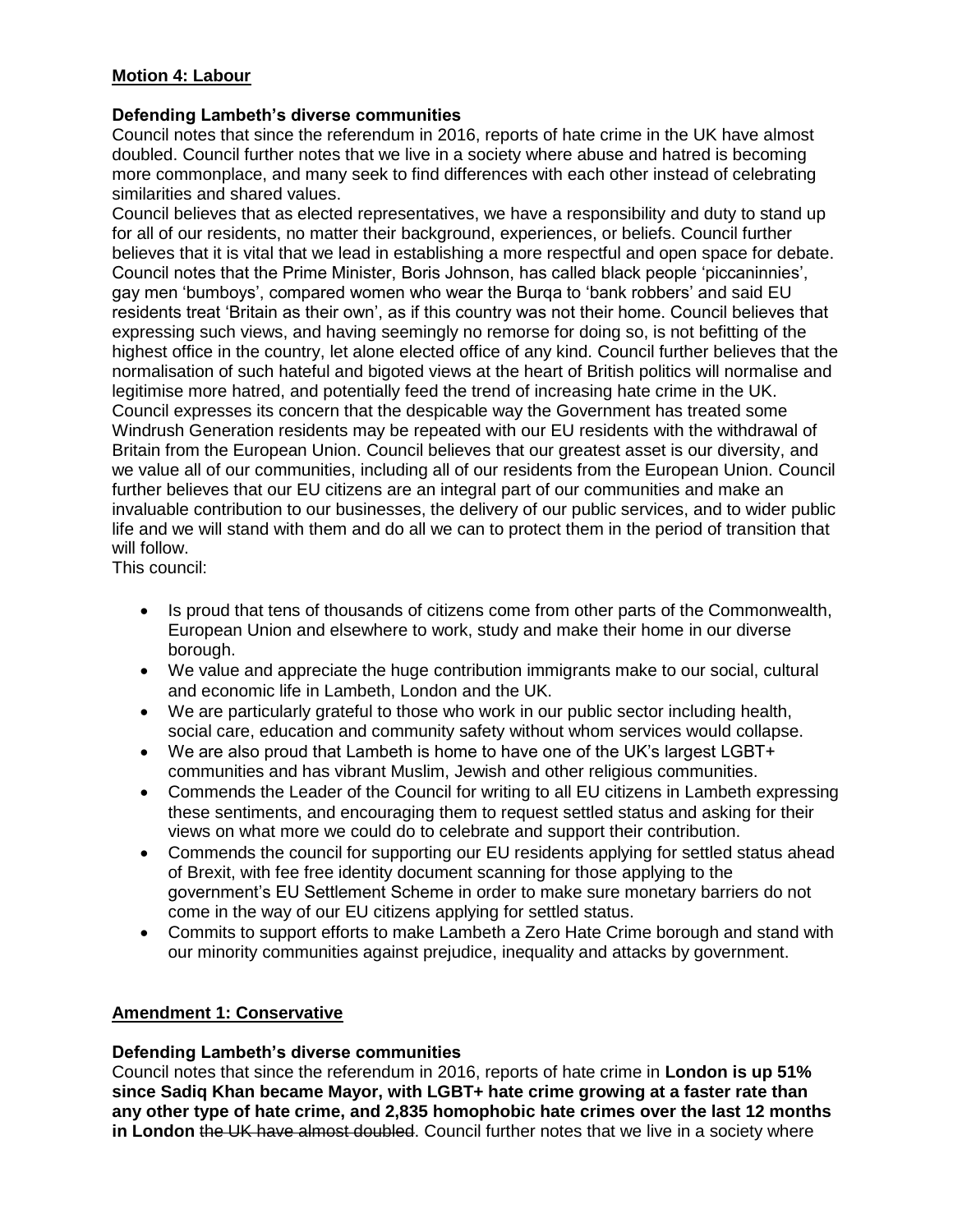abuse and hatred **and a lack of tolerance or understanding of people who are not part of London metropolitan elite** is becoming more commonplace, and many seek to find differences with each other instead of celebrating similarities and shared values.

#### **Council also notes that Labour councillors actually removed the Lambeth officer responsible for recording and assessing hate crime in 2015.**

Council believes that as elected representatives, we have a responsibility and duty to stand up for all of our residents, no matter their background, experiences, or beliefs. Council further believes that it is vital that we lead in establishing a more respectful and open space for debate. Council notes that the Prime Minister, Boris Johnson, has called black people 'piccaninnies', gay men 'bumboys', compared women who wear the Burqa to 'bank robbers' and said EU residents treat 'Britain as their own', as if this country was not their home. Council believes that expressing such views, and having seemingly no remorse for doing so, is not befitting of the highest office in the country, let alone elected office of any kind. Council further believes that the normalisation of such hateful and bigoted views at the heart of British politics by politicians **that have shown that they do not believe in democracy by ignoring the will of the people and using all means to try to remain in the European Union - will normalise and legitimise more hatred, and potentially feed the trend of increasing hate crime in the UK.**  Council expresses its concern that **about** the despicable way the **Labour** Government has treated some Windrush Generation residents **by starting its 'hostile environment' policy when it was in power nationally in 2010, and is satisfied that this Labour** policy will not be repeated with our EU residents with the withdrawal of Britain from the European Union. Council believes that our greatest asset is our diversity, **including a tolerance of diversity of opinion**, and we value all of our communities, including all of our residents from the European Union. Council further believes that our EU citizens are an integral part of our communities and make an invaluable contribution to our businesses, the delivery of our public services, and to wider public life and we will stand with them and do all we can to protect them in the period of transition that will follow. This council:

• Is proud that tens of thousands of citizens come from other parts of the Commonwealth, European Union and elsewhere to work, study and make their home in our diverse borough.

- We value and appreciate the huge contribution immigrants make to our social, cultural and economic life in Lambeth, London and the UK.
- We are particularly grateful to those who work in our public sector including health, social care, education and community safety without whom services would collapse.
- We are also proud that Lambeth is home to have one of the UK's largest LGBT+ communities and has vibrant Muslim, Jewish and other religious communities.
- Commends **Is appalled that** the Leader of the Council for **is only now** writing to all EU citizens in Lambeth expressing these sentiments, and encouraging them to request settled status and asking for their views on what more we could do to celebrate and support their contribution, **despite Labour councillors having previously refused to follow recommendations from Conservative councillors to set up an EU citizen advice line, email and drop-in service similar to the service in Wandsworth**
- Commends the council for supporting our EU residents applying for settled status ahead of Brexit, with fee free identity document scanning for those applying to the government's EU Settlement Scheme in order to make sure monetary barriers do not come in the way of our EU citizens applying for settled status, **to make up for the shame of Labour councillors having previously charged the highest fee in the whole of London, creating the greatest monetary barrier out of all 32 London councils on EU citizens, for its European Passport Service**
- Commits to support efforts to make Lambeth a Zero Hate Crime borough and stand with our minority communities against prejudice, inequality and attacks **exacerbated** by government. **elected politicians not listening and thinking they know better than**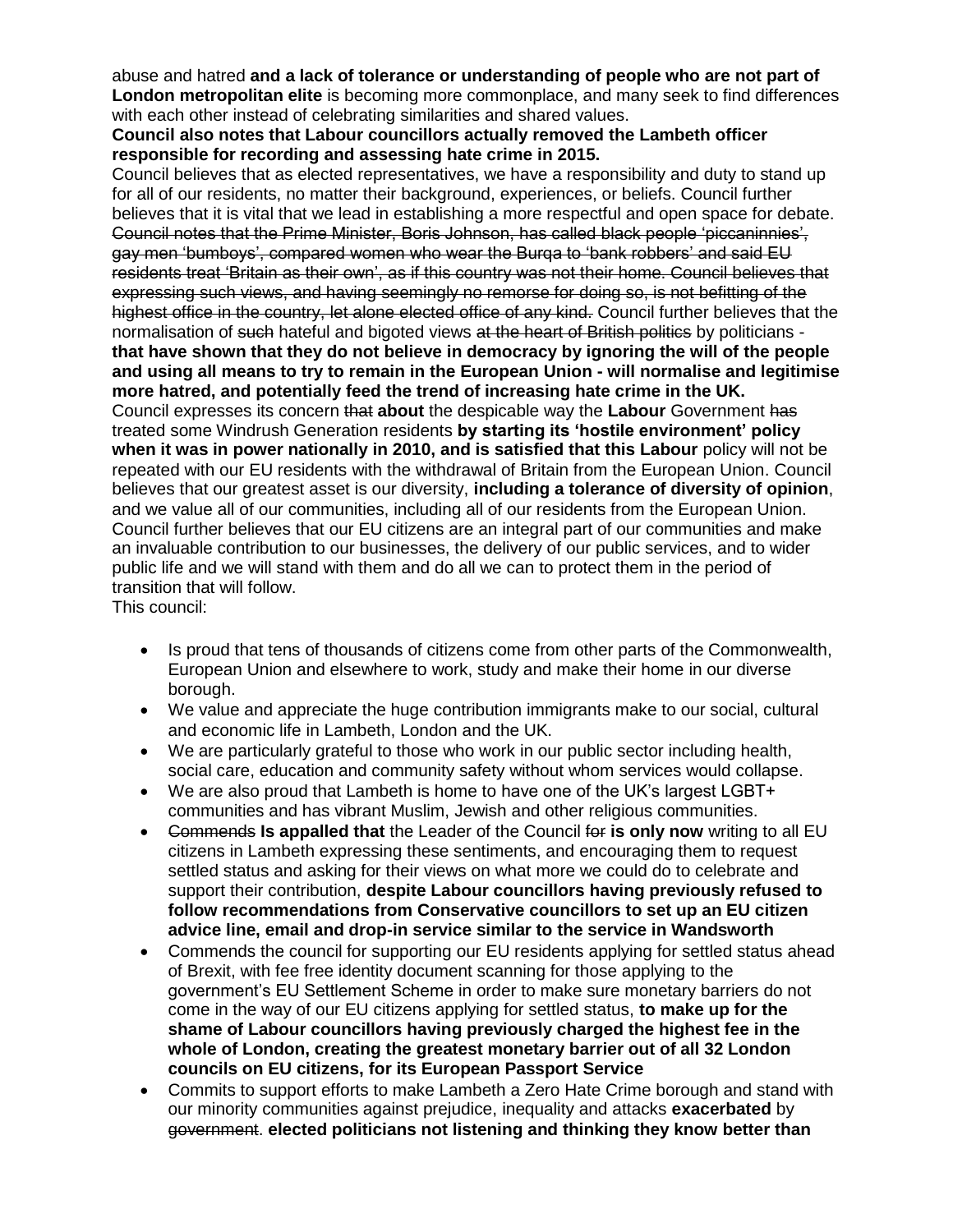**the people of this country, causing a massive breach of trust in democracy, and emboldening extremist views and extremism. We must repair that broken trust so that prejudice against minority groups does not find expression in violence and intolerance, but people once again feel more connected to oneanother, feel they have a shared interest in acting and expressing themselves within the law, and are punished properly if they break the law.** 

## **Motion 5: Labour**

## **Taking real action to tackle the climate emergency**

Council notes that:

- In January 2019, Lambeth became the first borough in London to declare a climate emergency.
- In order to lead by example, Lambeth brought forward its target for becoming carbon neutral by 20 years, from 2050 to 2030.
- Since then, the council has undergone a huge shift in strategic thinking, with tackling the climate and biodiversity crisis becoming one of the borough's core goals in its strategic documents, such as the Borough Plan.
- Lambeth has invested resources to ensure that tackling the climate crisis is central to everything that we are doing as a borough despite cuts to our budget of 56% as a result of Tory/Lib Dem austerity.
- In the last year, the council has made huge strides in reducing the council's carbon footprint.
- In May 2019, Lambeth published its first Responsible Procurement Strategy which aims to tackle carbon emissions in the council's supply chain.
- In July 2019, Lambeth made its commitment to a New Green Deal for Lambeth with a just transition to create a safe and sustainable future for our most vulnerable residents and our young people; with that, the council published the first iteration of its Corporate Carbon Reduction Plan, which sets out how Lambeth Council will become a carbon neutral council by 2030, including refitting buildings like schools and libraries, and installing energy efficiency upgrades on Lambeth's estates.
- In July 2019, Lambeth agreed to installing new energy efficiency measures including new boilers at 10 Lambeth schools, which will save over 300 tonnes of carbon every year.
- In September 2019, Lambeth agreed a deal to enable the council to purchase 100% renewable energy from 2020 onwards.
- In October 2019, the council published its new Transport Strategy which is focused on decarbonising the transport system in the borough that is responsible for around 30% of the emissions in the whole borough.
- In October 2019, the council published its new Green Events Guide, green travel initiatives, recycling systems, elimination of single use plastic, managing energy and water more efficiently, as well as choosing sustainable products, materials and suppliers.
- The council has installed over 130 electric vehicle charging points in the past year and is reshaping the borough's streets to prioritise walking, cycling and public transport.
- The council is in the process of moving its vehicle fleet to ultra-low emission standards, with our parks fleet becoming 90% green and purchasing five new electric vehicles for our waste fleet.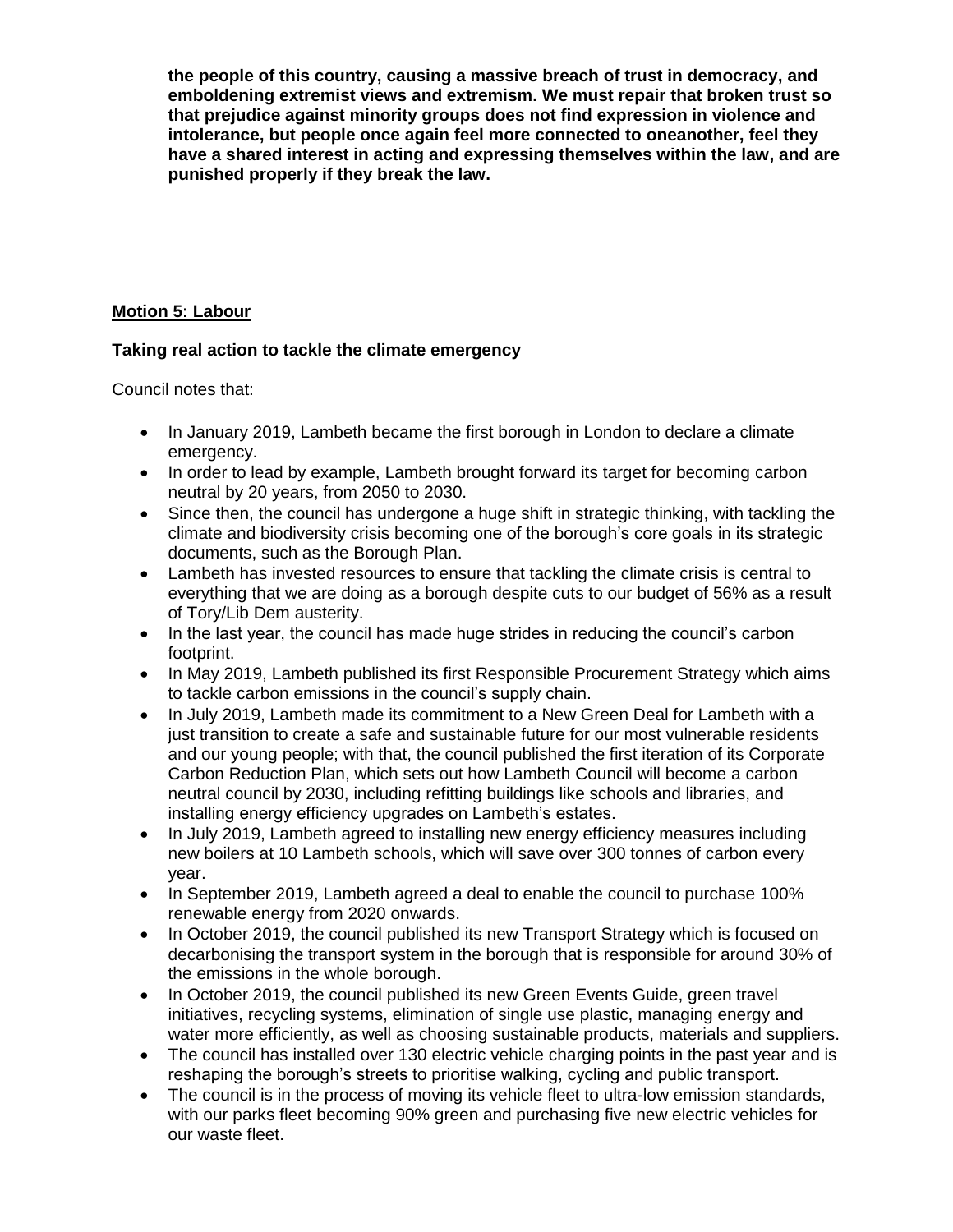- The council will be holding a fully representative and independent citizens assembly in the Spring of this year to build consensus right across the borough including with residents, businesses, community groups and anchor institutions, to instigate genuine collective action on the climate crisis.
- The citizens assembly will enable residents, public services, business, young people and the council to honestly and openly discuss the trade-offs associated with climate action in this period of Tory austerity.
- In the coming year, the council will look at our strategy for increasing tree cover to enable cooling, improve air quality and increase biodiversity in the borough.
- Despite local authorities like Lambeth taking the lead with the limited resources we have, successive Tory governments have been found wanting when it comes to tackling climate change.
- A net zero target of 2050 for the government is nowhere near sufficient enough to steer us away from climate catastrophe.
- We could do so much more as a borough if we had a government willing to invest in local authorities and local communities instead of starving us of resources to protect even our most vulnerable

Therefore, this council calls:

- On the Deputy Leader (Environment and Clean Air) to write to the Secretary of State for Business, Energy and Industrial Strategy requesting that the government adopts the national Labour Party's ambitious but necessary 2030 net zero target.
- On the government to properly resource the fight against the climate crisis and to resource local authorities like Lambeth so that it can radically reduce its emissions and create a more biodiverse, low-carbon society.

# **Amendment 1: Conservative**

# **Taking real action to tackle the climate emergency**

Council notes that:

- In January 2019, Lambeth became the first borough in London to declare a climate emergency.
- In order to lead by example, Lambeth brought forward its target for becoming carbon neutral by 20 years, from 2050 to 2030.
- Since then, the council has undergone a huge shift in strategic thinking, with tackling the climate and biodiversity crisis becoming one of the borough's core goals in its strategic documents, such as the Borough Plan.
- Lambeth has invested resources to ensure that tackling the climate crisis is central to everything that we are doing as a borough despite cuts to our budget of 56% as a result of Tory/Lib Dem austerity.
- In the last year, the council has made huge strides in reducing the council's carbon footprint.
- In May 2019, Lambeth published its first Responsible Procurement Strategy which aims to tackle carbon emissions in the council's supply chain.
- In July 2019, Lambeth made its commitment to a New Green Deal for Lambeth with a just transition to create a safe and sustainable future for our most vulnerable residents and our young people; with that, the council published the first iteration of its Corporate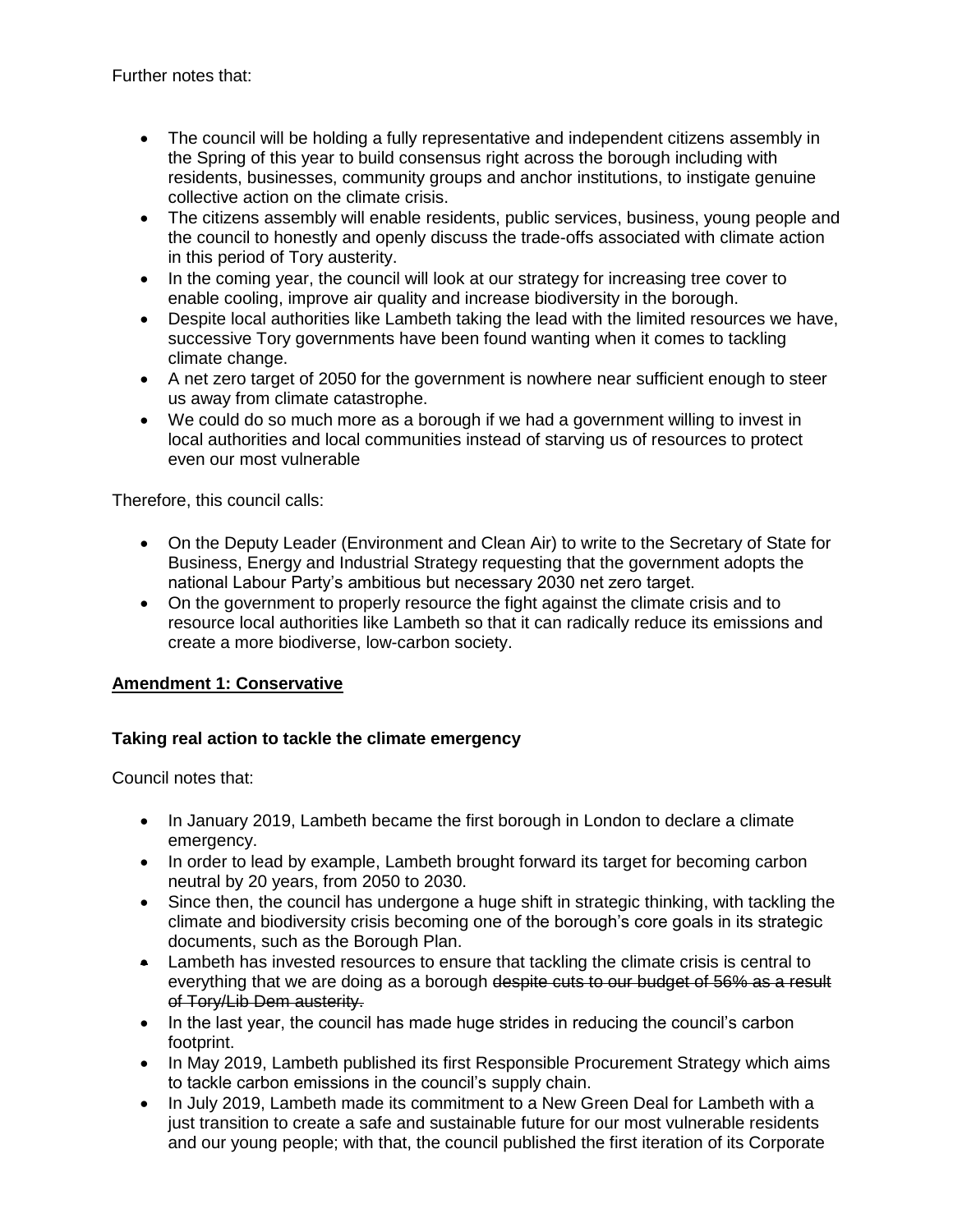Carbon Reduction Plan, which sets out how Lambeth Council will become a carbon neutral council by 2030, including refitting buildings like schools and libraries, and installing energy efficiency upgrades on Lambeth's estates.

- In July 2019, Lambeth agreed to installing new energy efficiency measures including new boilers at 10 Lambeth schools, which will save over 300 tonnes of carbon every year.
- In September 2019, Lambeth agreed a deal to enable the council to purchase 100% renewable energy from 2020 onwards.
- In October 2019, the council published its new Transport Strategy which is focused on decarbonising the transport system in the borough that is responsible for around 30% of the emissions in the whole borough.
- In October 2019, the council published its new Green Events Guide, green travel initiatives, recycling systems, elimination of single use plastic, managing energy and water more efficiently, as well as choosing sustainable products, materials and suppliers.
- The council has installed over 130 electric vehicle charging points in the past year and is reshaping the borough's streets to prioritise walking, cycling and public transport.
- The council is in the process of moving its vehicle fleet to ultra-low emission standards, with our parks fleet becoming 90% green and purchasing five new electric vehicles for our waste fleet.

Further notes that:

- The council will be holding a fully representative and independent citizens assembly in the Spring of this year to build consensus right across the borough including with residents, businesses, community groups and anchor institutions, to instigate genuine collective action on the climate crisis.
- The citizens assembly will enable residents, public services, business, young people and the council to honestly and openly discuss the trade-offs associated with climate action in this period of Tory austerity.
- In the coming year, the council will look at our strategy for increasing tree cover to enable cooling, improve air quality and increase biodiversity in the borough.
- Despite local authorities like Lambeth taking the lead with the limited resources we have, successive Tory governments have been found wanting **become increasingly effective** when it comes to tackling climate change.
- A net zero target of 2050 for the government is **a groundbreaking international commitment** nowhere near sufficient enough **to help ensure the UK does its part in averting** steer us away from climate catastrophe, **with the UK responsible for 1% of the world's greenhouse gases.**
- We could do so much more as a borough if we had a **Conservative leadership like next-door Wandsworth that was committed but also effective enough to make Lambeth net carbon neutral by 2030 and help tackle climate change, plant and maintain 60,000 trees like Wandsworth, or copy Wandsworth's huge number of electric vehicle charging points and high car club membership, all the while keeping council tax to just over half the amount it is in Lambeth to benefit all residents, but especially those on low incomes** government willing to invest in local authorities and local communities instead of starving us of resources to protect even our most vulnerable.

Therefore, this council calls:

 On the Deputy Leader (Environment and Clean Air) to write to the Secretary of State for Business, Energy and Industrial Strategy requesting that the government **all parties work together to** adopts the national Labour Party's ambitious but necessary 2030 **2050** net zero target.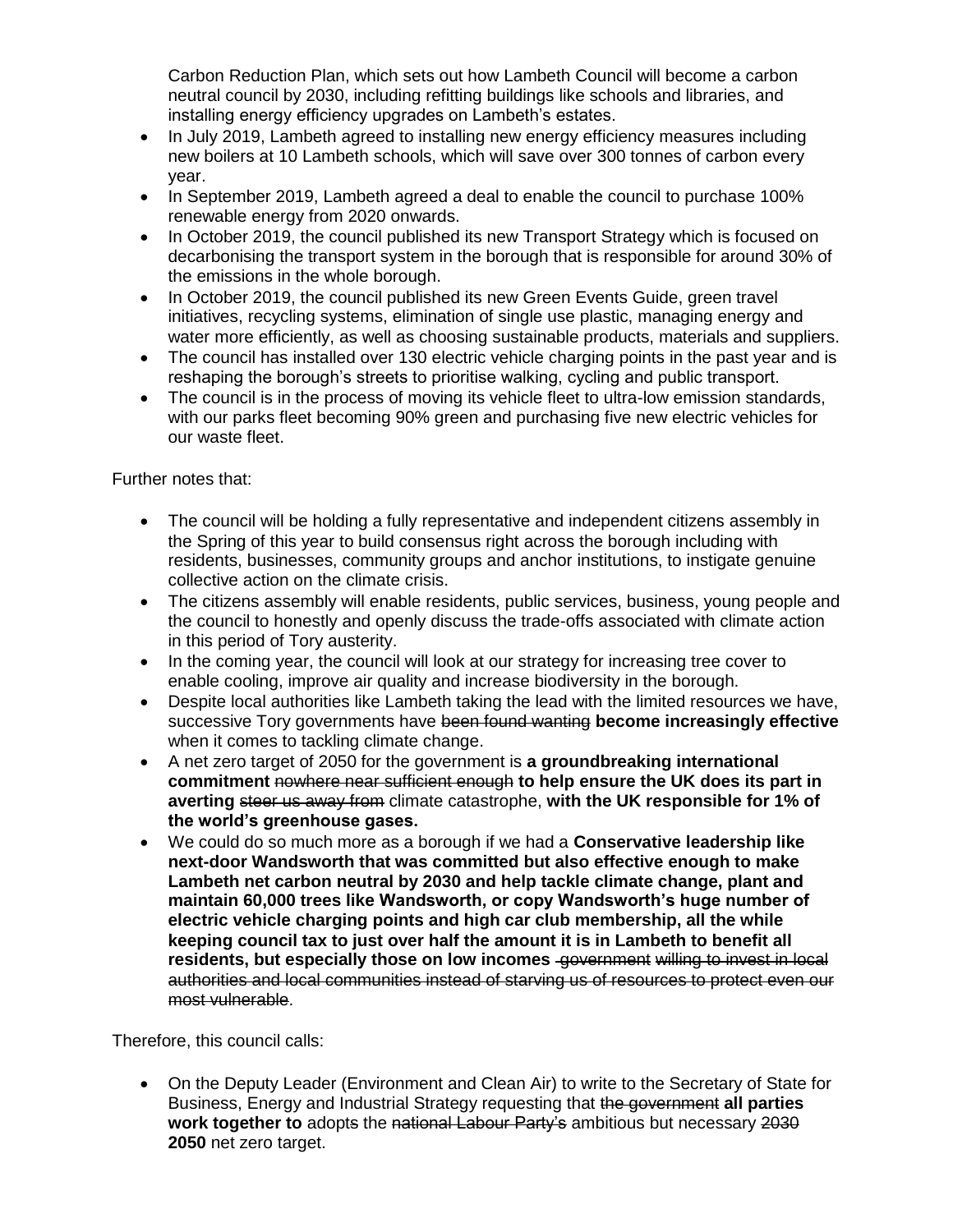• On the government to properly resource the fight against the climate crisis and to resource **poorly-run** local authorities like Lambeth so that it can radically reduce its emissions and create a more biodiverse, low-carbon society.

## **Amendment 2: Green**

## **Taking real action to tackle the climate emergency**

Council notes that:

- In January 2019, Lambeth became the first borough in London to declare a climate emergency **and** brought forward its target for becoming carbon neutral by 20 years, from 2050 to 2030, **as the result of a motion tabled by the Green Party**.
- **In 2010, tackling climate change was one of the Council's six key strategy principles setting a baseline for its carbon emissions according to its 2011 Carbon Management plan entitled "Creating a Low Carbon Lambeth Council". But this was not implemented.** the council has undergone a huge shift in strategic thinking, with tackling the climate and biodiversity crisis becoming one of the borough's core goals in its strategic documents, such as the Borough Plan.
- Lambeth has invested **unspecified** resources to ensure that tackling the climate crisis is central to everything that we are doing as a borough despite cuts to our budget of 56% as a result of Tory/Lib Dem austerity.
- In the last year, the council has made huge strides **some progress but could have done far more** in reducing the council's carbon footprint **and tackling the climate and ecological emergency such as looking at how it could stop incinerating the entire borough's waste, ending its estate demolition programme which will release thousands of tonnes of embodied carbon into the atmosphere, banning the use of glyphosate like other councils have done, establishing a proper Landlord Licensing Scheme to help address energy waste in private rented homes, applying a 2030 target to its Local Implementation Plan for Transport (rather than the 2050 target) and carrying out a feasibility study for a Workplace Parking Levy.**.
- In May 2019, Lambeth published its first Responsible Procurement Strategy **which mentions carbon emissions only twice in the whole policy, one of those references being in the appendix.** which aims to tackle carbon emissions in the council's supply chain.
- **Lambeth Labour has yet to reveal the details of the New Green Deal for Lambeth to which it expressed a commitment in July 2019**. Council must commit to with a just transition to and create a safe and sustainable future for our most vulnerable residents and our young people.
- **The council published the first iteration of its Corporate Carbon Reduction Plan, which doesn't sets out how Lambeth Council will actually become a carbon neutral council by 2030, nor does it contain a proper baseline for carbon emissions or their reduction targets. There is a lack of detail and many gaps that need to be addressed in the details for refitting buildings like schools and libraries, and installing energy efficiency upgrades on Lambeth's estates.**
- In July 2019, Lambeth agreed to installing new energy efficiency measures including new boilers at 10 Lambeth schools, which will save over 300 tonnes of carbon every year. **This compares with the aim in the council's 2011 report on reducing carbon which suggested a reduction of 1612 tonnes of CO2 from energy used in council buildings.**
- In September 2019, Lambeth agreed a deal to enable the council to purchase 100% renewable energy from 2020 onwards **- a move other London boroughs had already made more quickly including the City of London which committed to it a year and a half ago, before the first climate emergency motion in London was passed**.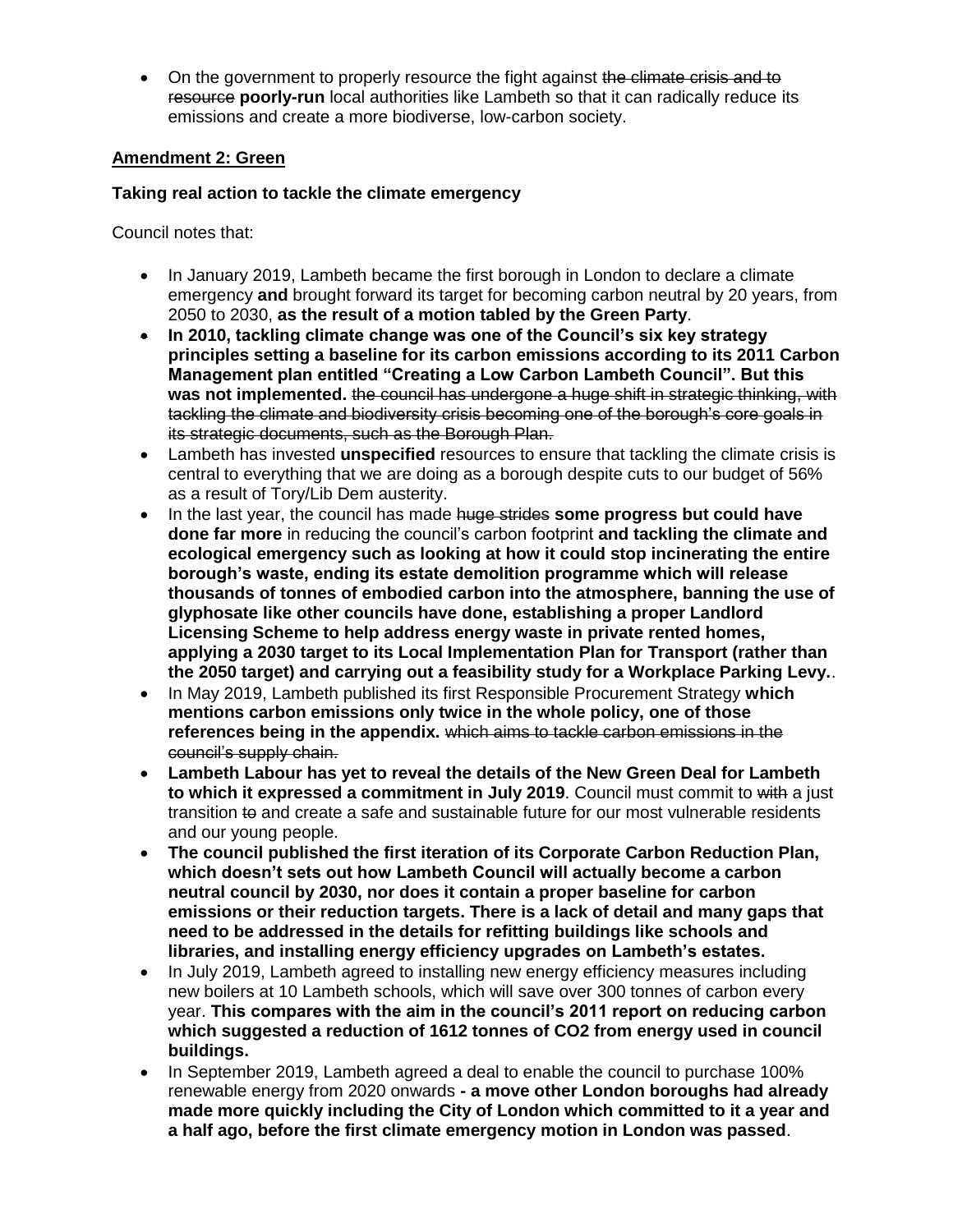- In October 2019, the council published its new Transport Strategy **which should have gone much further in its ambition.** which is focused on decarbonising the transport system in the borough that is responsible for around 30% of the emissions in the whole borough. **The strategy mentions "climate" just once and has no mention of "carbon" or "decarbonisation" anywhere in it. Tackling the climate emergency or decarbonisation also don't feature anywhere in either the strategy's "vision" or four guiding principles. The council also adopted the Mayor of London's 2050 target - rather than its own 2030 target - in its Local Implementation Plan for the Mayor's transport strategy which also begs huge questions about the Council's actual commitment to decarbonising transport. The Council now appears to have abandoned any exploration of a workplace parking levy.**
- In October 2019, the council published its new Green Events Guide, green travel initiatives, recycling systems, elimination of single use plastic, managing energy and water more efficiently, as well as choosing sustainable products, materials and suppliers. **However, there has been insufficient action on ending the use of single use plastics across Lambeth since the council passed the Green Party's motion on single-use plastic two years ago.**
- The council has installed over 130 electric vehicle charging points in the past year **following funding given to London Boroughs from City Hall's Go Ultra Low City Scheme, and although much slower to install them than neighbouring boroughs like Southwark it** is **beginning to reshape Lambehth's** the borough's streets to prioritise walking, cycling and public transport **after its commitment to prioritise these things almost ten years ago in the Council's 2011 Transport Strategy but more urgent action is required**.
- The council is **still** in the process of moving its vehicle fleet to ultra-low emission standards, with our parks fleet becoming 90% green and purchasing five new electric vehicles for our waste fleet **following the delegated decision made over two and a half years ago in May 2017 which noted that the decision was made on financial grounds because an "***annual non-compliance fee of £202,000 would be levied if the existing fleet was not replaced, when the Ultra Low Emission Zone is introduced in 2019. This fee would impact on the Parks revenue budget, resulting in a direct overspend"*.

**Council commits to:**

- **Halt the estate demolition programme and estimate the release of embodied carbon from the demolition of the 6 estates**
- **Carry out a feasibility study for a workplace parking levy as agreed over a year ago**
- **Include a carbon neutrality commitment in all contracts with contractors and suppliers**
- **Monitor air pollution continuously across the borough, providing air pollution levels, including PM10 and PM 2.5, to the public on a daily basis**
- **Work toward introducing a proper landlord licensing scheme to raise standards over energy efficiency in private rented housing**

Further notes that:

• The council will be holding a fully representative and independent citizens assembly in the Spring of this year to build consensus right across the borough including with residents, businesses, community groups and anchor institutions, to instigate genuine